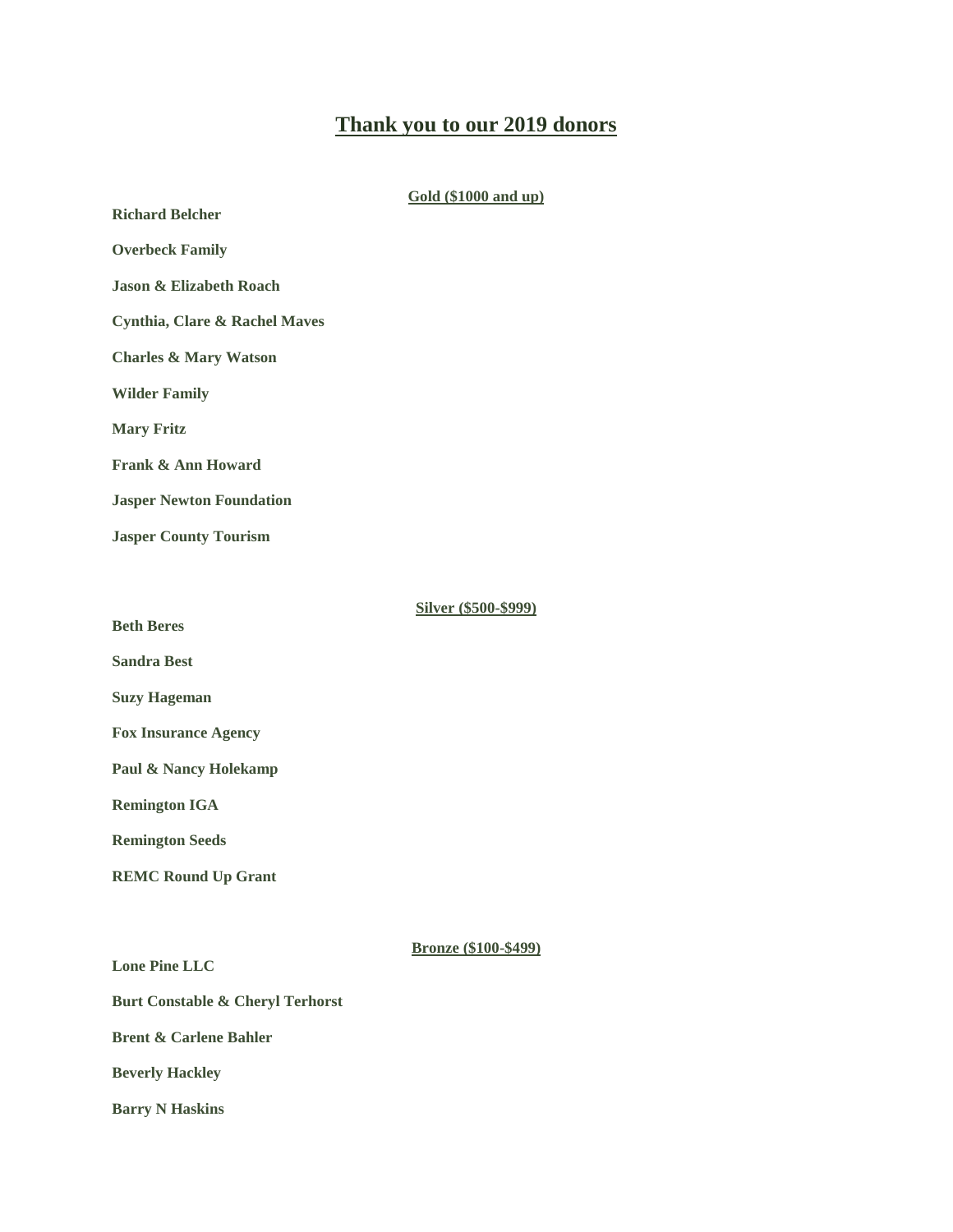**Barb & John Clark**

**David & Nancy Gruesser**

**Donald & Denise Pampel**

**Eric & Kelly Pampel**

**Faye M Longest**

**Gwendolyn Hartmann**

**Joyce Rowland**

**Judy Culp**

**Karen Stanley**

**Kimberly Knochel**

**Louanne & Scott Condreay**

**Marilyn & David Miatke**

**Mason & Jennifer Hughes Gift Fund**

**Michael & Jynene Fry**

**Michael & Linda Guthrie**

**Michael & Patricia Anderson**

**Pamela Sanders**

**Phyllis Evens**

**S.R. Nelson**

**Sandra Furr**

**Sandra Hartmann**

**Steven & Donna Gilbert**

**Thomas & Phyllis Buschman**

**William Fritz**

**Victoria Agne**

**Bank of Wolcott**

**FBI Buildings**

**Irving Materials, Inc.**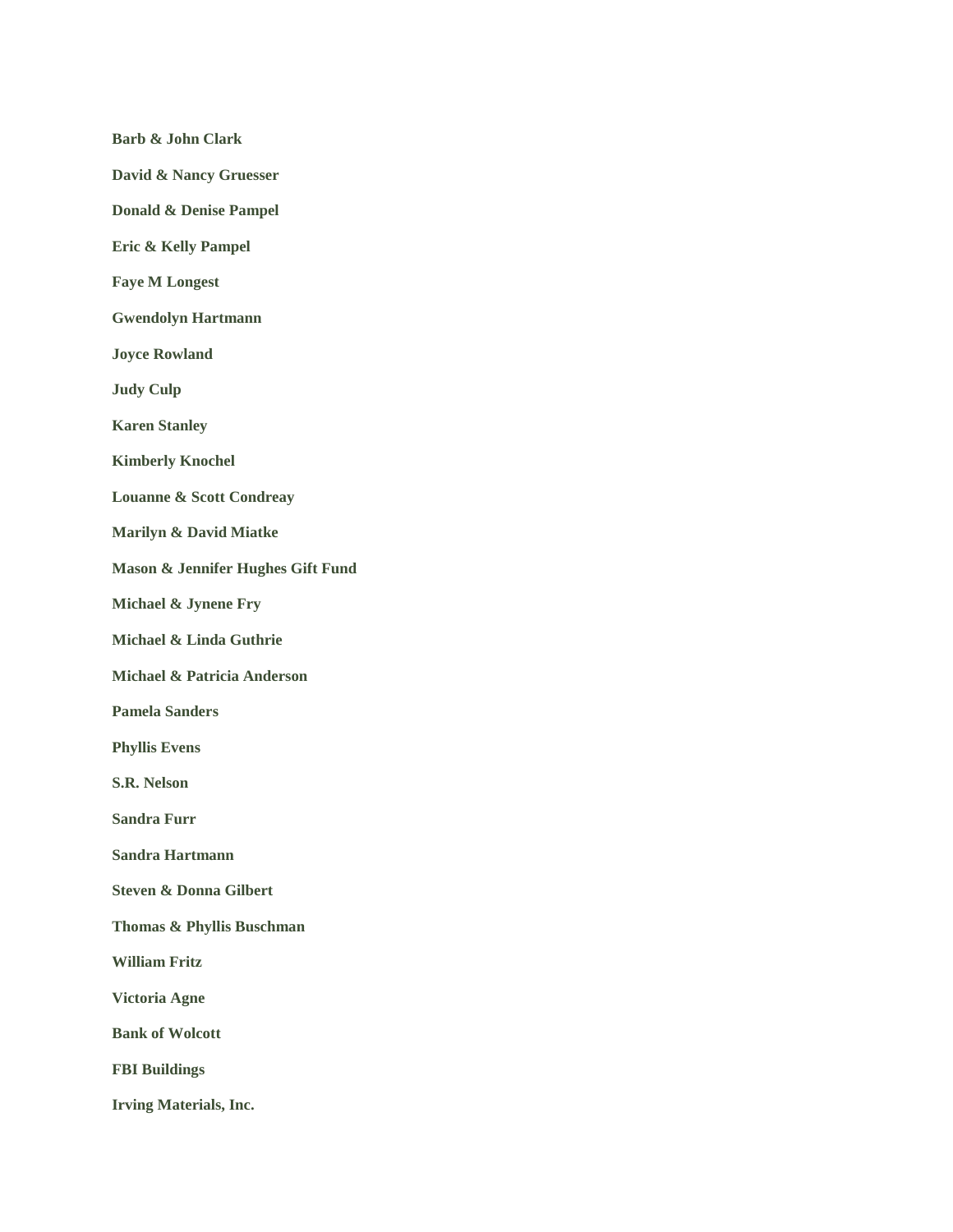## **NAPA**

**People's Store, Inc.**

**Remington Family Dentistry**

**Remington Hardware, Inc.**

**Suburban Propane**

**VEN Enterprises**

**Women's Giving Circle Grant**

**Justice Pizza King**

## **Thank you to our 2020 donors**

|                                               | Gold (\$1000 and up)        |
|-----------------------------------------------|-----------------------------|
| <b>Richard Belcher</b>                        |                             |
| <b>Beth Beres</b>                             |                             |
| <b>Eric &amp; Kelly Pampel</b>                |                             |
| <b>Mary Fritz</b>                             |                             |
| <b>Randall &amp; Deborah Tobias</b>           |                             |
|                                               | <b>Silver (\$500-\$999)</b> |
| <b>Andrew &amp; Melody</b><br><b>Nussbaum</b> |                             |
| <b>Donald &amp; Denise Pampel</b>             |                             |
| <b>Kip Helverson</b>                          |                             |
| <b>Suzan Hageman</b>                          |                             |
| Wayne & Ina Stitz                             |                             |
|                                               |                             |
| <b>Barb &amp; John Clark</b>                  | <b>Bronze</b> (\$100-\$499) |
| <b>Beth Tomlinson</b>                         |                             |
| <b>Bruce Sailer</b>                           |                             |
| <b>Burt Constable's Oak Park Book Club</b>    |                             |
| David & Nancy Gruesser                        |                             |
|                                               |                             |